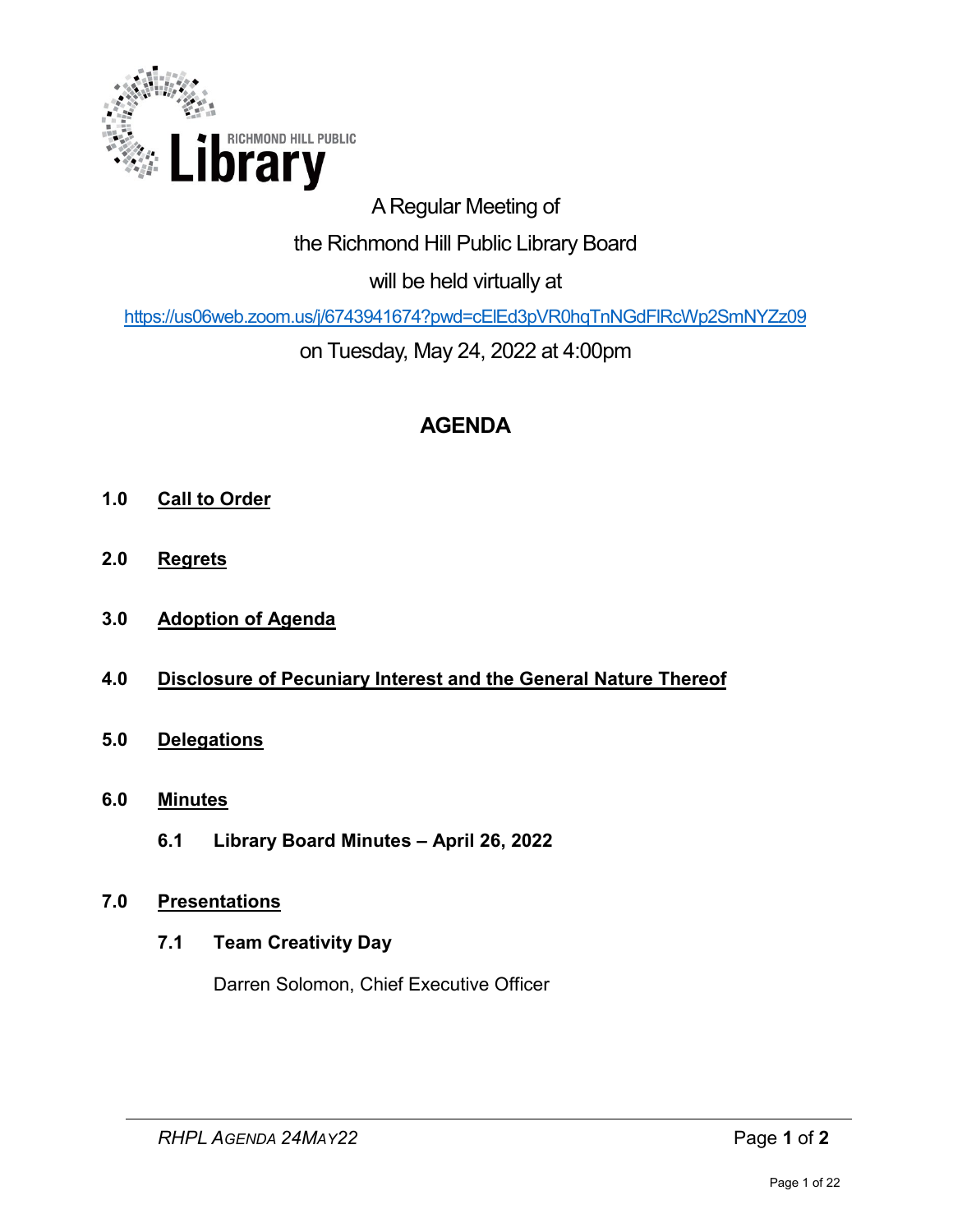## **7.2 Brand Update**

Joshua Dyer, Director, Content Strategy & Delivery

Fidel Peña, Co-Founder, Creative Director, Underline Studio

## **8.0 Reports**

- **8.1 Meeting Room Rental Policy Update Report SRLIB22.05** (deferred from April 26, 2022 meeting)
- **8.2 Disconnecting from Work Policy Report SRLIB22.07**
- **8.3 2021 Capital Closures Report SRLIB22.08**

## **9.0 New Business**

- 9.1 **Member Motion Board Chair G. Beros** continuation of virtual board meeting
- 9.2 **Member Report (verbal) – S. Raj –** OLA Conference: Neurodiversity in the Library

## **10.0 Member Announcements**

## **11.0 Date of Next Meetings**

The next Regular Meeting of the Library Board will be held on: **Tuesday, June 28, 2022 @ 4:00 p.m.** virtually using video-teleconferencing technology**.** 

## **12.0 Adjournment**

*Please advise Darren Solomon and Susan Quinn of regrets for attendance, by noon of the day of the meeting at e-mail: dsolomon@rhpl.ca and squinn@rhpl.ca*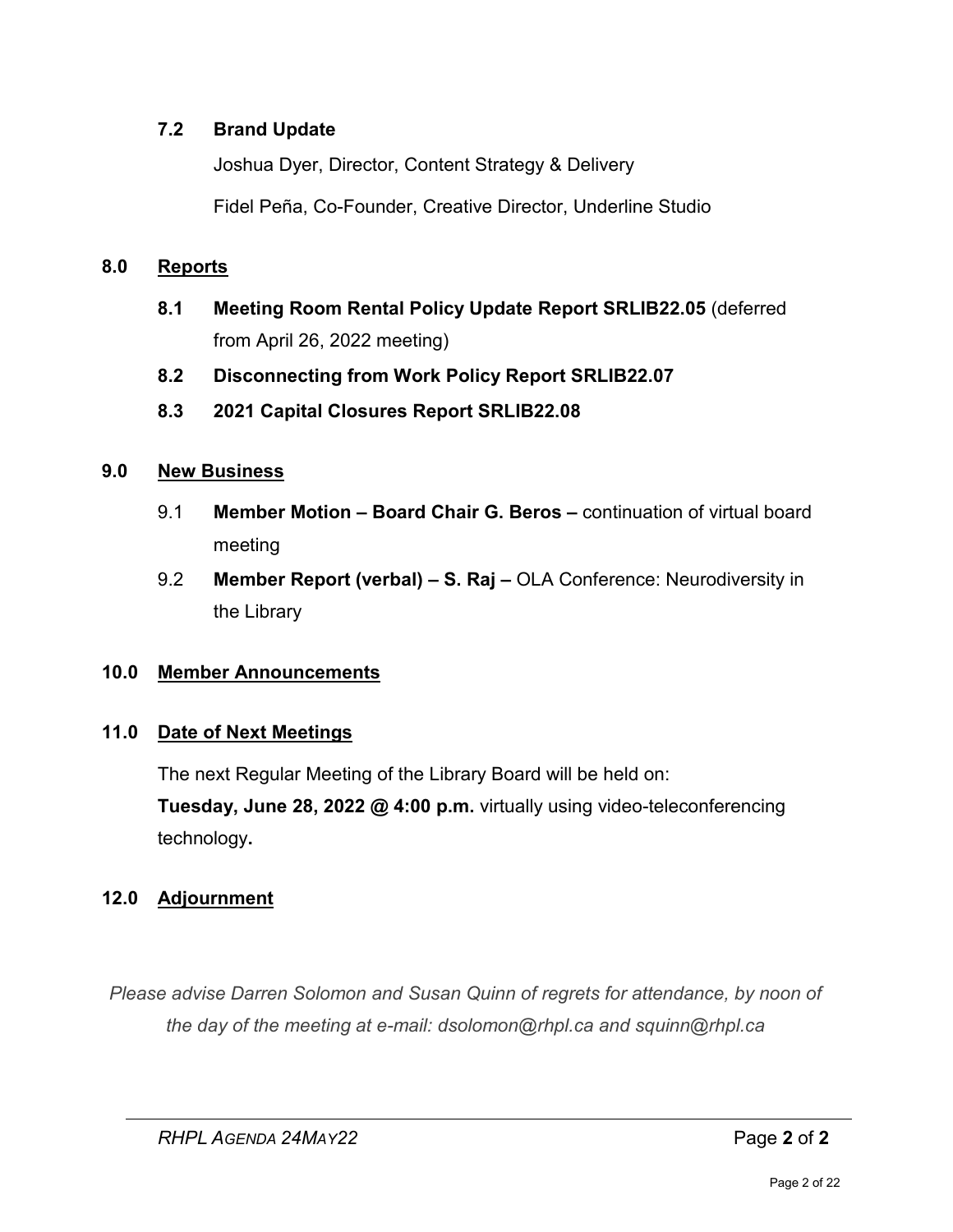**Agenda Item 6.1** 



# The Richmond Hill Public Library Board Tuesday, April 26, 2022

# **MINUTES**

The Richmond Hill Public Library Board held a regular meeting on Tuesday, April 26, 2022 virtually using video-teleconferencing technology.

**Present:** Stephen Chait Regional and Local Councillor Joe Di Paola, Vice-Chair Sugantha Raj Mahnaz Shahbazi Rona Wang

**Staff:** Darren Solomon, Chief Executive Officer Joshua Dyer, Director, Content Strategy & Delivery Yunmi Hwang, Director, Branch Services Robin Fribance, Director, Experience & Strategy Andrew Li, Financial Management Advisor CFS, City of Richmond Hill Susan Quinn, Executive Administrative Coordinator

## **1.0 Call to Order**

The Vice-Chair called the meeting to order at 4:11 p.m.

## **2.0 Regrets**

Councillor Greg Beros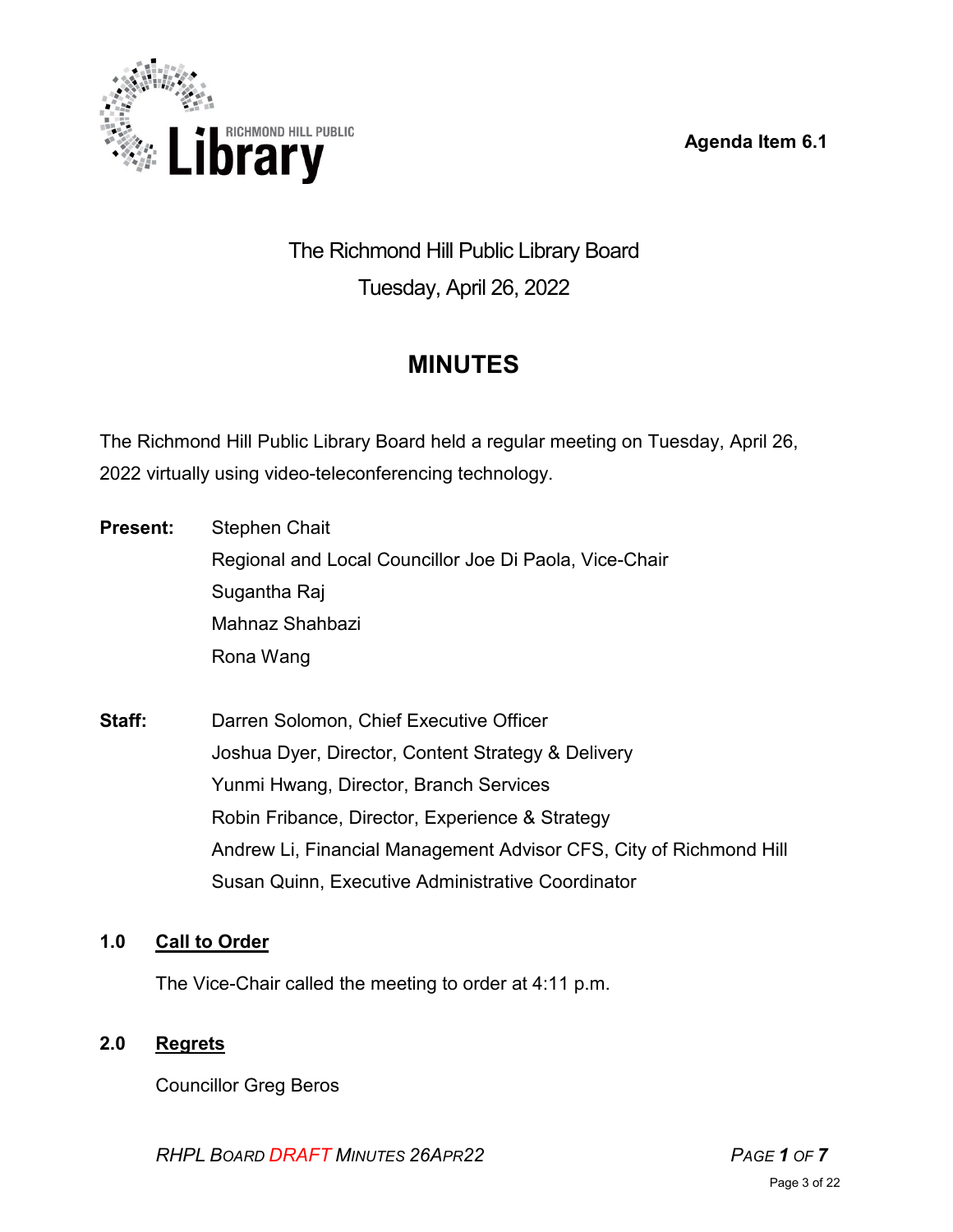Frank DiPede Councillor Tom Muench Regional and Local Councillor Carmine Perrelli

## **3.0 Adoption of Agenda**

#### **Motion:**

22:11

## **Moved By:**

S. Chait

## **Seconded by:**

R. Wang

**THAT** the Agenda of April 26, 2022 be adopted.

## **CARRIED UNANIMOUSLY**

## **4.0 Disclosure of Pecuniary Interest and the General Nature Thereof**

There were no disclosures of pecuniary interest.

## **5.0 Delegation**

None

## **6.0 Minutes**

**6.1 Library Board Minutes – February 22, 2022** 

**Motion:**

22:12

## **Moved By:**

R. Wang

*RHPL BOARD DRAFT MINUTES 26APR22 PAGE 2 OF 7*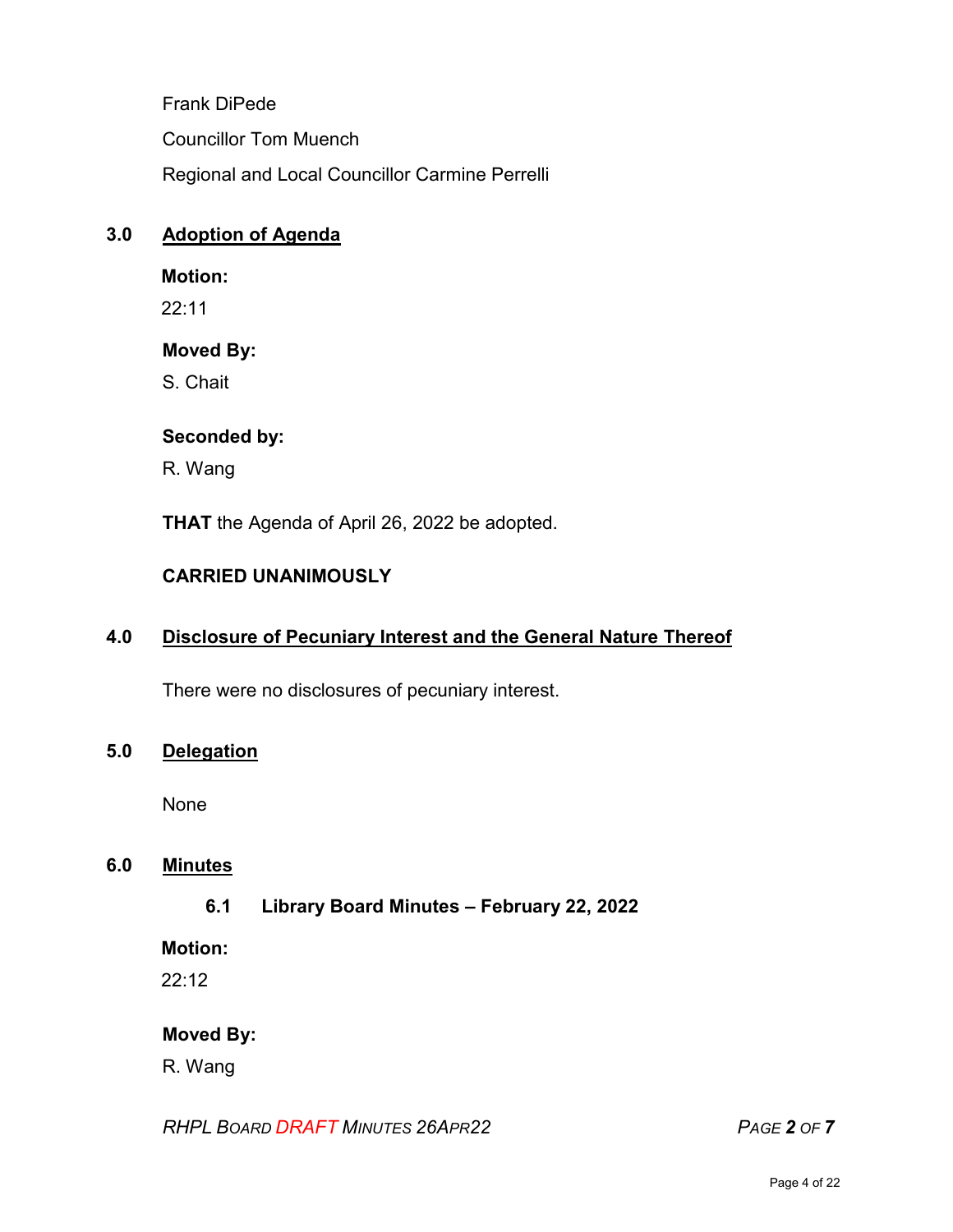#### **Seconded by:**

S. Chait

**THAT** the Minutes of February 22, 2022 be adopted.

#### **CARRIED UNANIMOUSLY**

## **7.0 Presentations**

## **7.1 Brand Presentation**

Joshua Dyer, Director, Content Strategy & Delivery

#### **Motion:**

22:13

#### **Moved By:**

R. Wang

#### **Seconded by:**

M. Shahbazi

**THAT** the Board appoint Stephen Chait to the Brand Committee.

## **CARRIED UNANIMOUSLY**

**Motion:**

22:14

#### **Moved By:**

S. Chait

#### **Seconded by:**

R. Wang

**THAT** the presentations be received.

*RHPL BOARD DRAFT MINUTES 26APR22 PAGE 3 OF 7*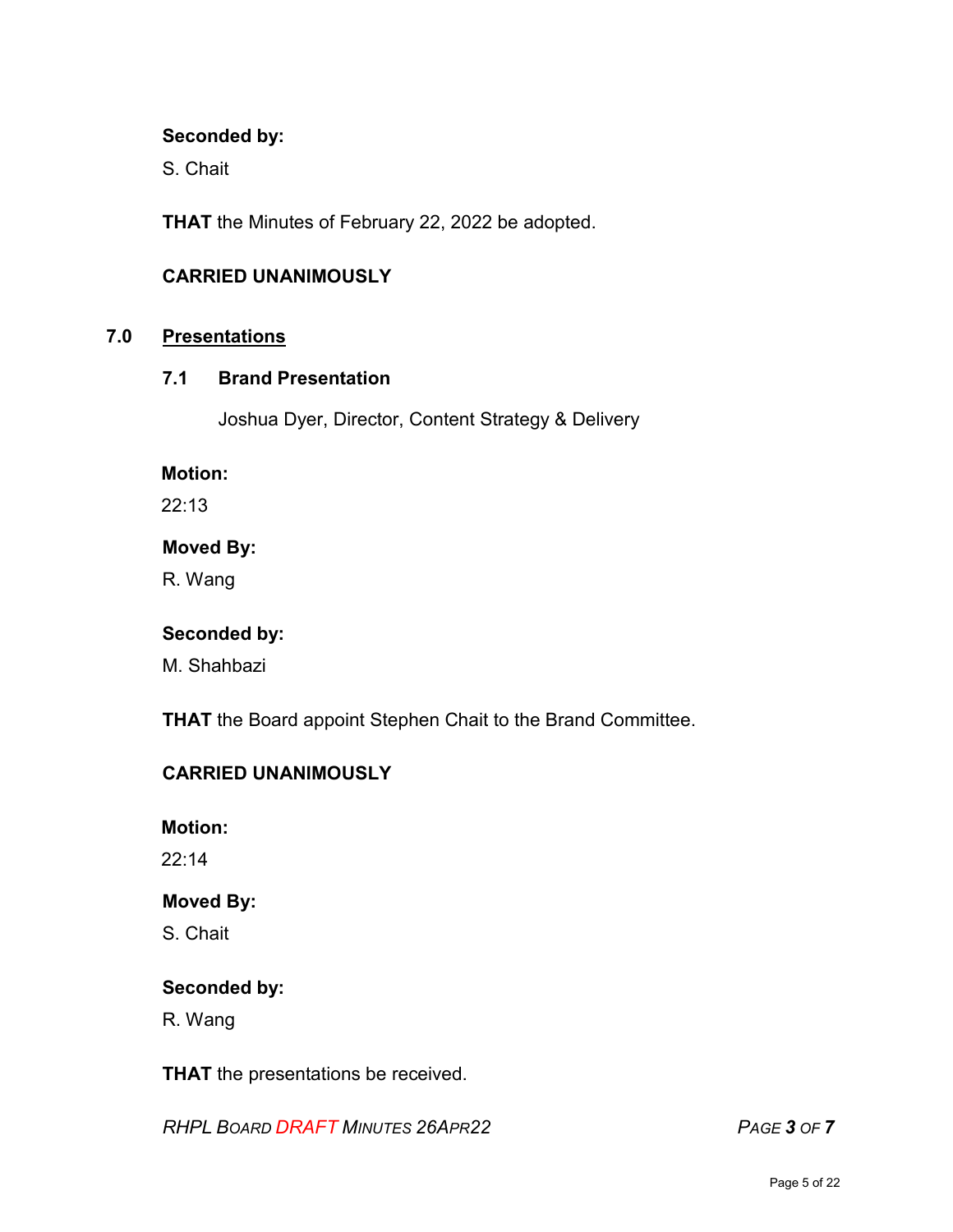## **CARRIED UNANIMOUSLY**

#### **8.0 Reports**

On a motion moved by S. Chait, seconded by R. Wang the Board consented to adopt all of the staff recommendations in items 8.2, 8.3 and 8.5 without further discussion or motions. Items 8.1 and 8.4 were reviewed and discussed.

#### **8.1 2021 Richmond Hill Public Library Community Report SRLIB22.02**

**Motion:** 

22:15

#### **Moved by:**

S. Chait

#### **Seconded by:**

R. Wang

**THAT** the word 'approval' in the last paragraph of the report be changed to 'review' and that the 2021 Richmond Hill Public Library Community Report be received as information.

#### **CARRIED UNANIMOUSLY**

#### **8.2 2021 Financial Close Report SRLIB22.03**

#### **Motion:**

22:16

#### **Moved by:**

S. Chait

#### **Seconded by:**

R. Wang

#### *RHPL BOARD DRAFT MINUTES 26APR22 PAGE 4 OF 7*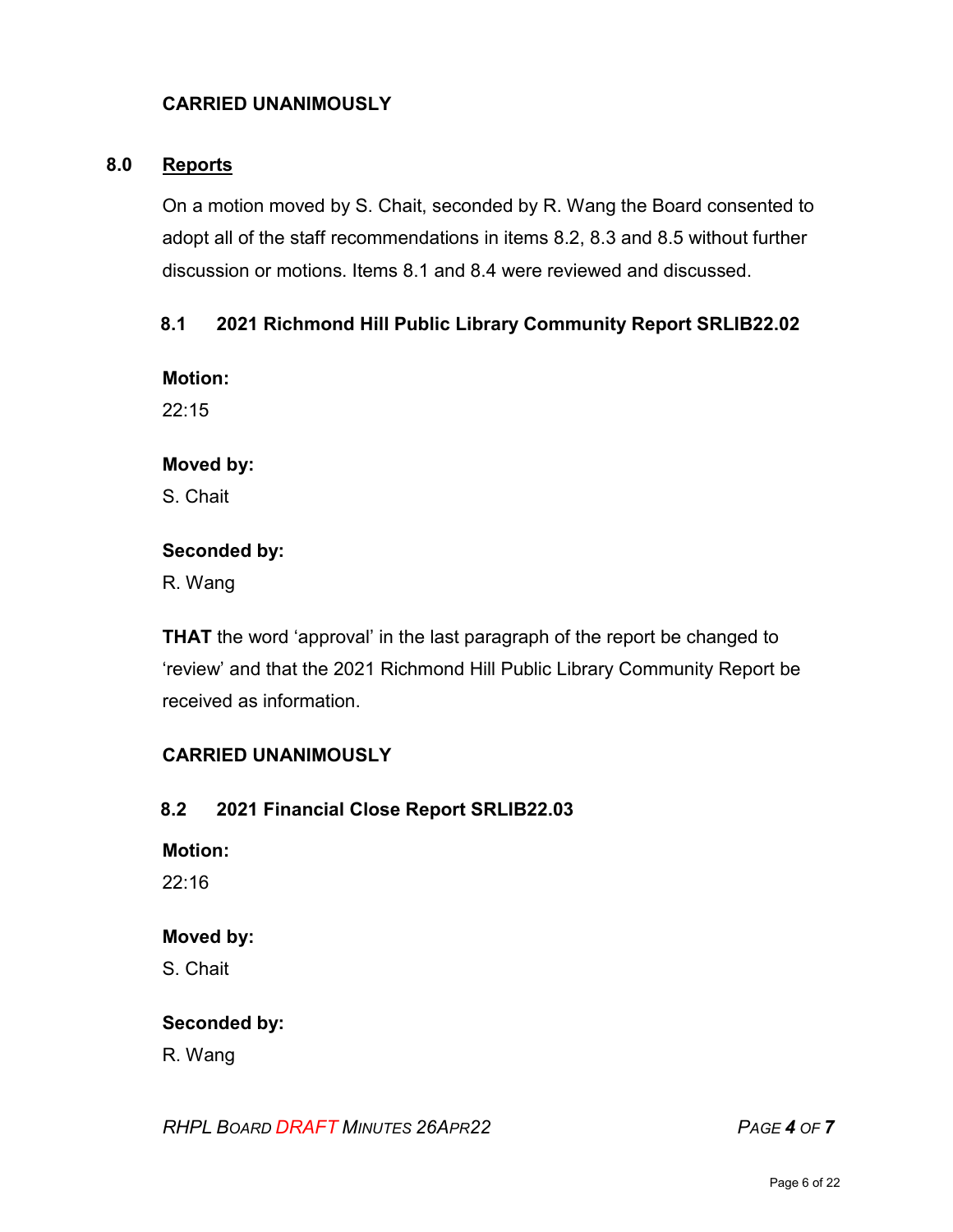That the Richmond Hill Public Library Board:

Approve the transfer of \$238,900 of the 2021 projected year-end surplus to the Library Special Purpose Reserve; and

Approve the transfer of the \$352,424.46 remaining 2021 projected year-end surplus to the City Reserves.

## **CARRIED UNANIMOUSLY**

**8.3 Use of Library Resources for Election Campaign Purposes Report SRLIB22.04**

#### **Motion:**

22:17

#### **Moved by:**

S. Chait

#### **Seconded by:**

R. Wang

**THAT** the Library Board approves the adoption of City of Richmond Hill's policy on the *Use of Corporate Resources for Election Campaign Purposes* dated June 9, 2021.

#### **CARRIED UNANIMOUSLY**

## **8.4 Meeting Room Rental Policy Update Report SRLIB22.05**

#### **Motion:**

22:18

## **Moved by:**

S. Chait

#### *RHPL BOARD DRAFT MINUTES 26APR22 PAGE 5 OF 7*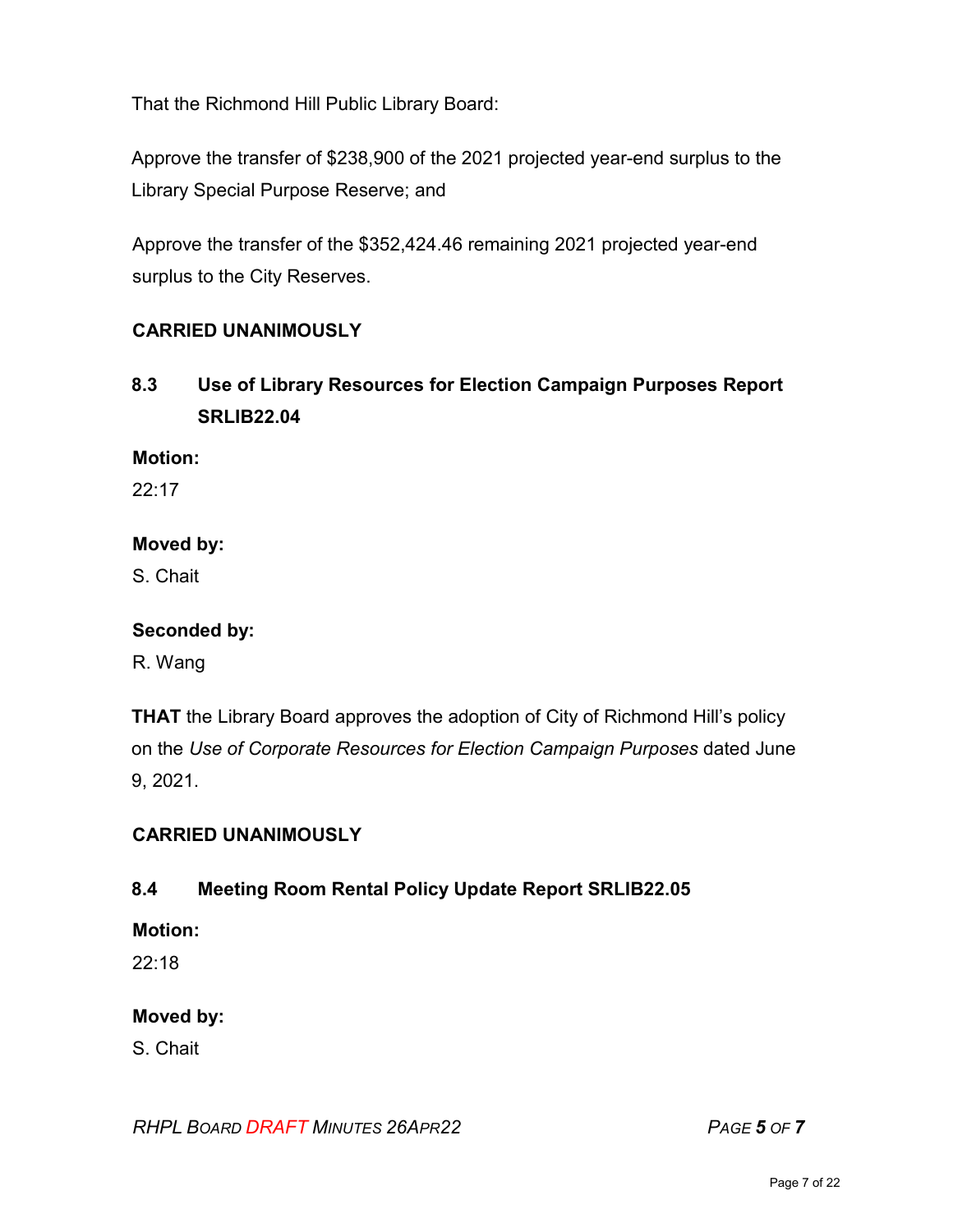#### **Seconded by:**

M. Shahbazi

**THAT** staff defer the revised Meeting Room Rental Policy to the next meeting for further review

#### **CARRIED UNANIMOUSLY**

#### **8.5 Library Board Remote Attendance Policy Update SRLIB22.06**

**Motion:** 

22:19

#### **Moved by:**

S. Chait

#### **Seconded by:**

R. Wang

**THAT** the Library Board approve the updates to Library Board Remote Attendance Policy.

## **CARRIED UNANIMOUSLY**

#### **9.0 New Business**

## **9.1 Member Motion – Board Chair G. Beros – continuation of virtual board meetings**

In the absence of Board Chair G. Beros the CEO requested item 9.1 be deferred to the next meeting.

#### **10.0 Member Announcements**

None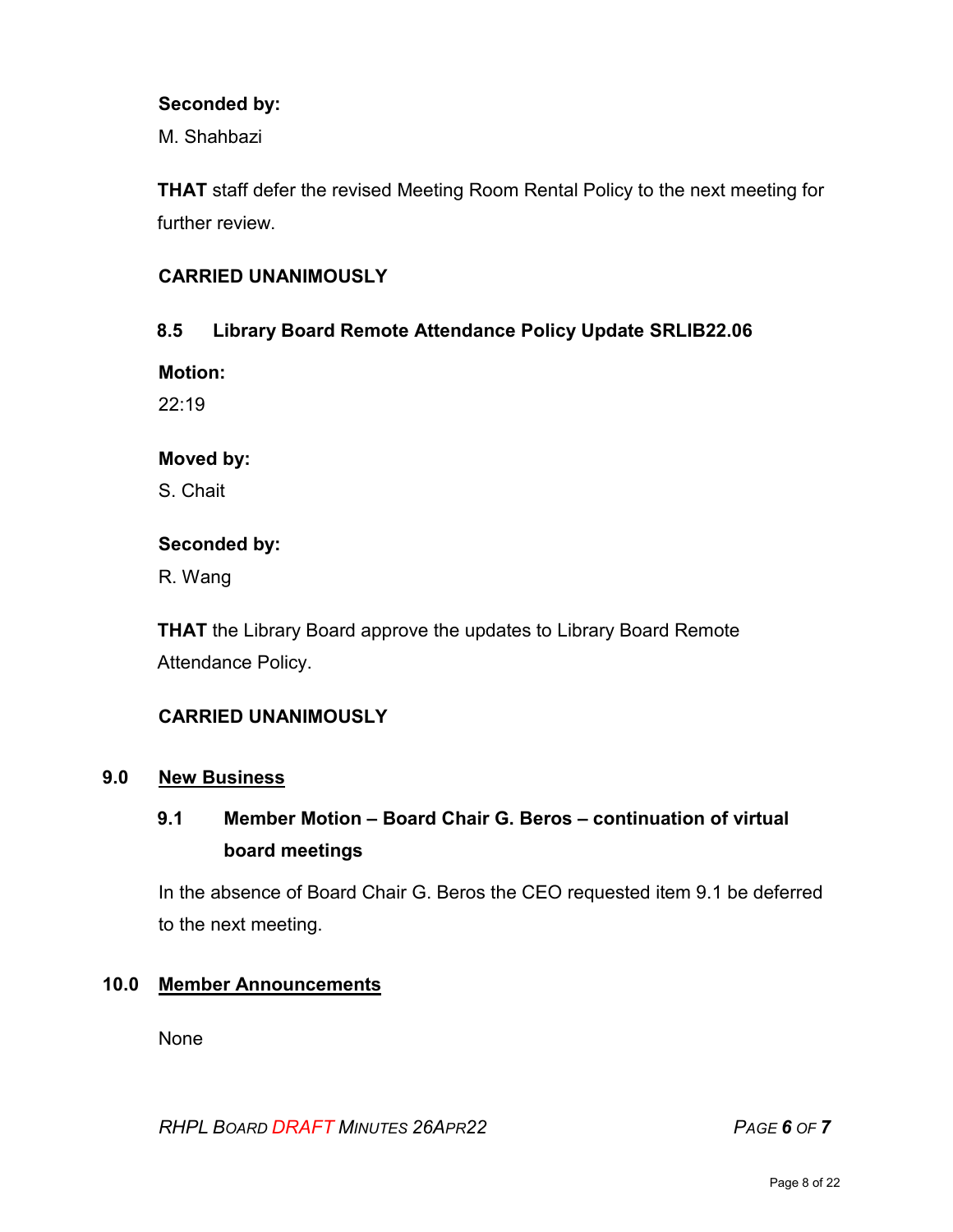## **11.0 Date of Next Meetings**

The next Regular Meeting of the Library Board will be held on:

**Tuesday, May 24, 2022** virtually using video-teleconferencing technology**.** 

#### **12.0 Adjournment**

**Motion:** 

22:20

#### **Moved By:**

R. Wang

#### **Seconded by:**

S. Chait

**THAT** the meeting be adjourned at 4:52 p.m.

## **CARRIED UNANIMOUSLY**

Respectfully submitted,

"Signed version on file in the Administration Offices"

Regional & Local Councillor Joe Di Paola Darren Solomon Vice-Chair **Chief Executive Officer** Chief Executive Officer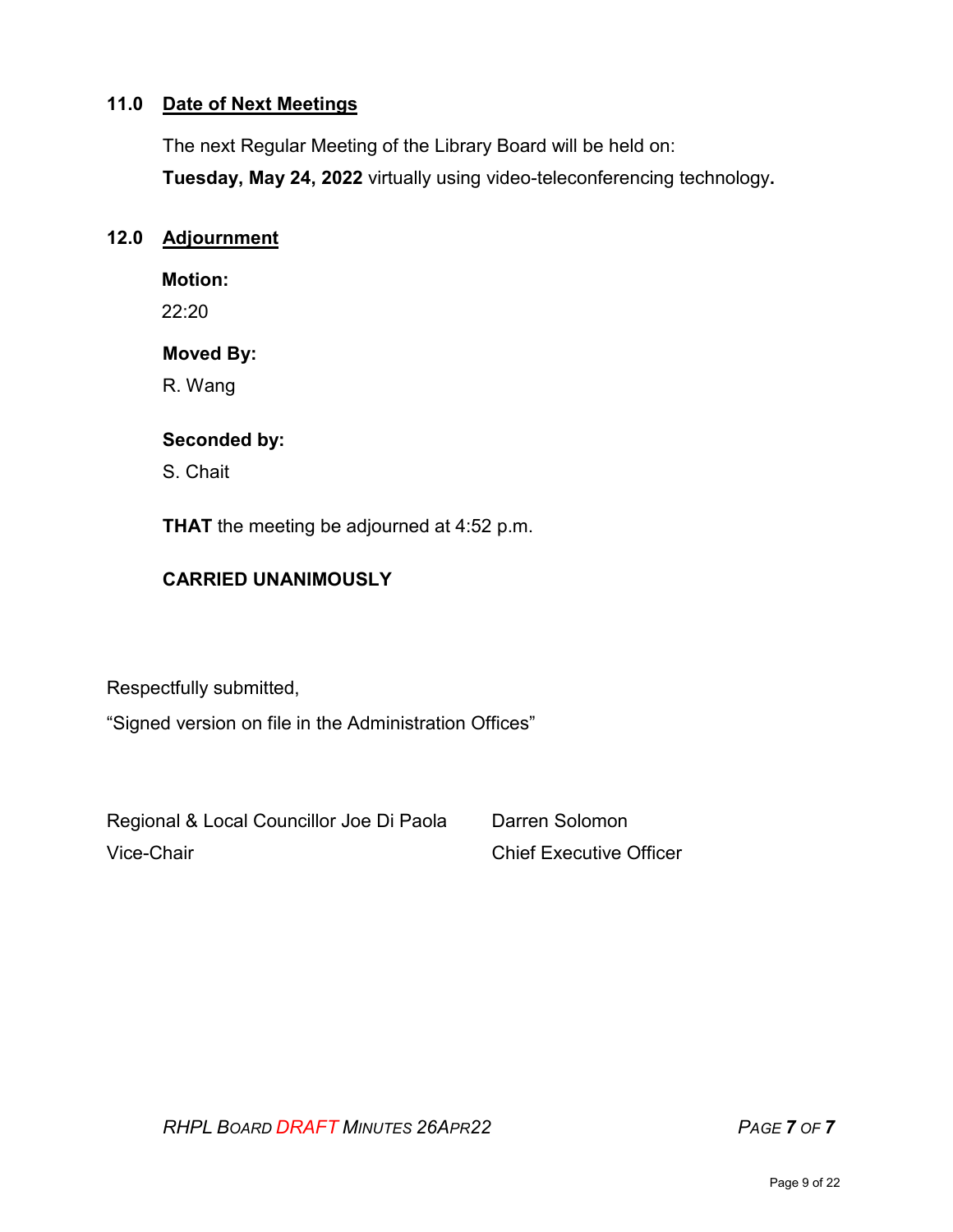

**Report Subject**: Meeting Room Rental Policy Update Report **Report For**: Approval **Meeting Date**: May 24, 2022 (deferred from April 26, 2022 meeting) **Staff Report #**: SRLIB22.05 **To**: Richmond Hill Public Library Board **From**: Yunmi Hwang, Director, Branch Services

## **SUMMARY**

The Meeting Room Rental Policy endorses the Board's commitment to provide space for community use. The policy has been revised to reflect the Library's new strategic plan and its objectives. Detailed terms and conditions related to meeting room rentals have been separated into a procedure document.

## **RECOMMENDATION**

That the Library Board approve the revised Meeting Room Rental Policy.

## **RATIONALE**

The Meeting Room Rental Policy endorses the Board's commitment to provide space for community use. The policy statement has been updated to reflect the Library's new strategic plan and its objectives related to its use of space.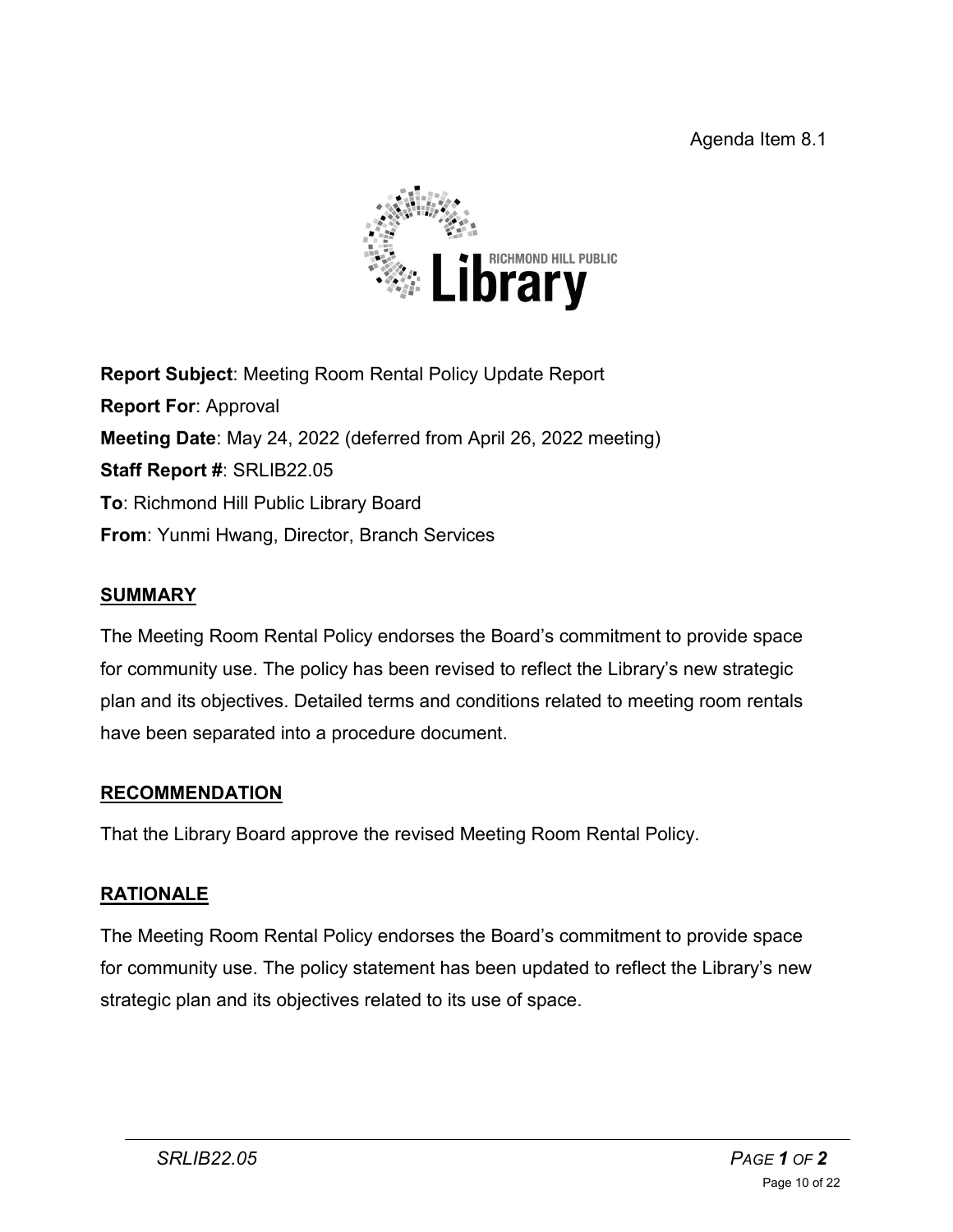Richmond Hill Public Library welcomes public use of its space in keeping with its strategic objective to provide creative, flexible, convenient and inclusive community spaces.

In addition, the policy has been revised to remove detailed procedures related to renting a space in the Library. The terms and conditions with the related forms have been separated from the policy to create a separate procedure document.

## **RELATED DOCUMENT**

1. Meeting Room Rental Policy – attached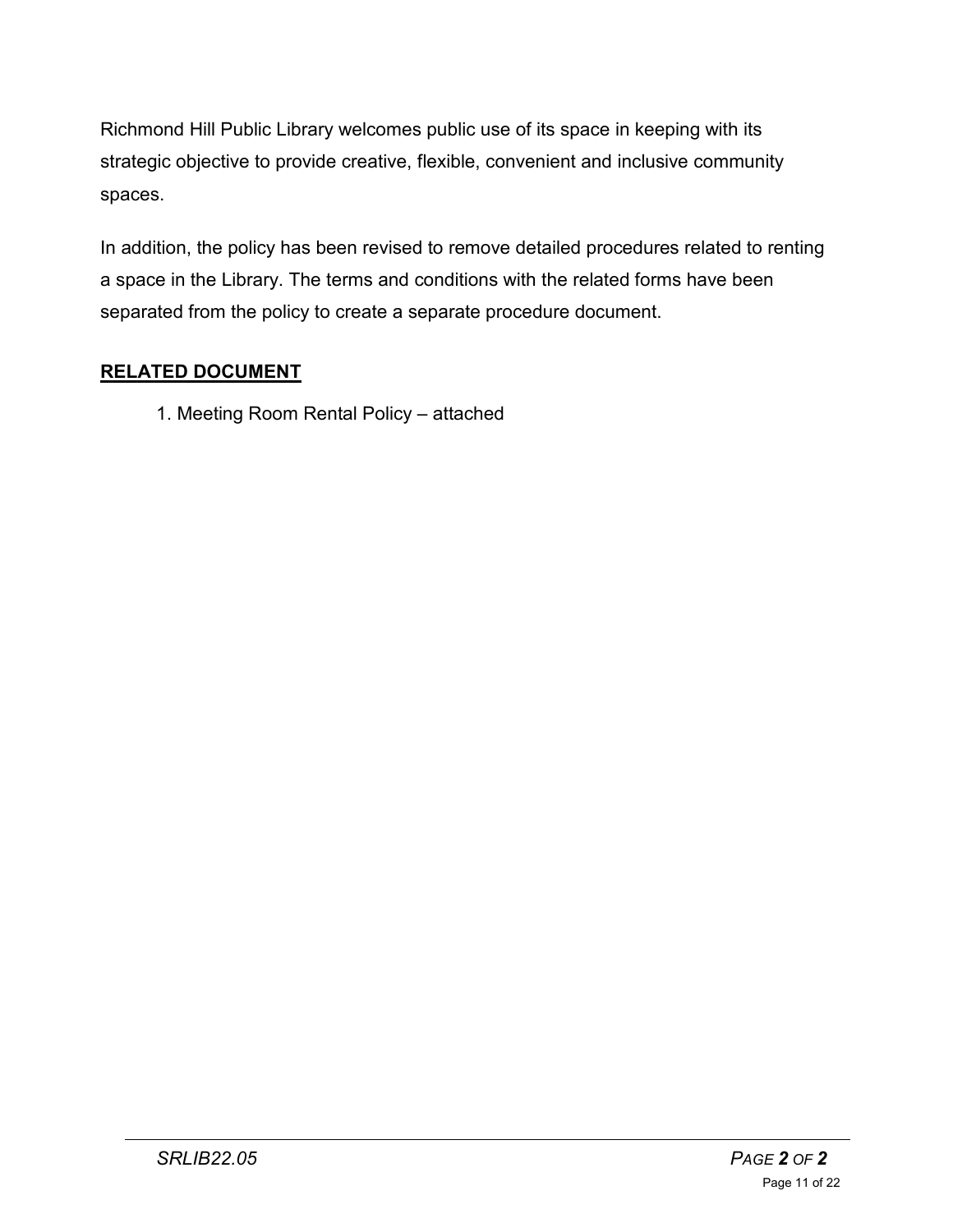

# **MEETING ROOM RENTAL POLICY**

#### **1.0 Purpose and Scope**

The Library will provide space for meetings of residents, community groups and commercial organizations.

#### **2.0 Policy Statement and General Guidelines**

Richmond Hill Public Library maintains and welcomes public use of meeting rooms located in its public facilities, in keeping with its strategic objective to provide creative, flexible, convenient and inclusive community spaces.

Meeting rooms are provided for library and library-related programs and meetings. After these needs are met, the meeting room facilities are available to groups and organizations in accordance with this policy as established by the Library Board.

Library meeting rooms may be used for the following purposes:

- Provision of Library programs and services to the public;
- Partnerships with community agencies and organizations providing programming and activities aligned with the Library's priorities
- Affordable meeting space for use by not-for-profit and commercial organizations.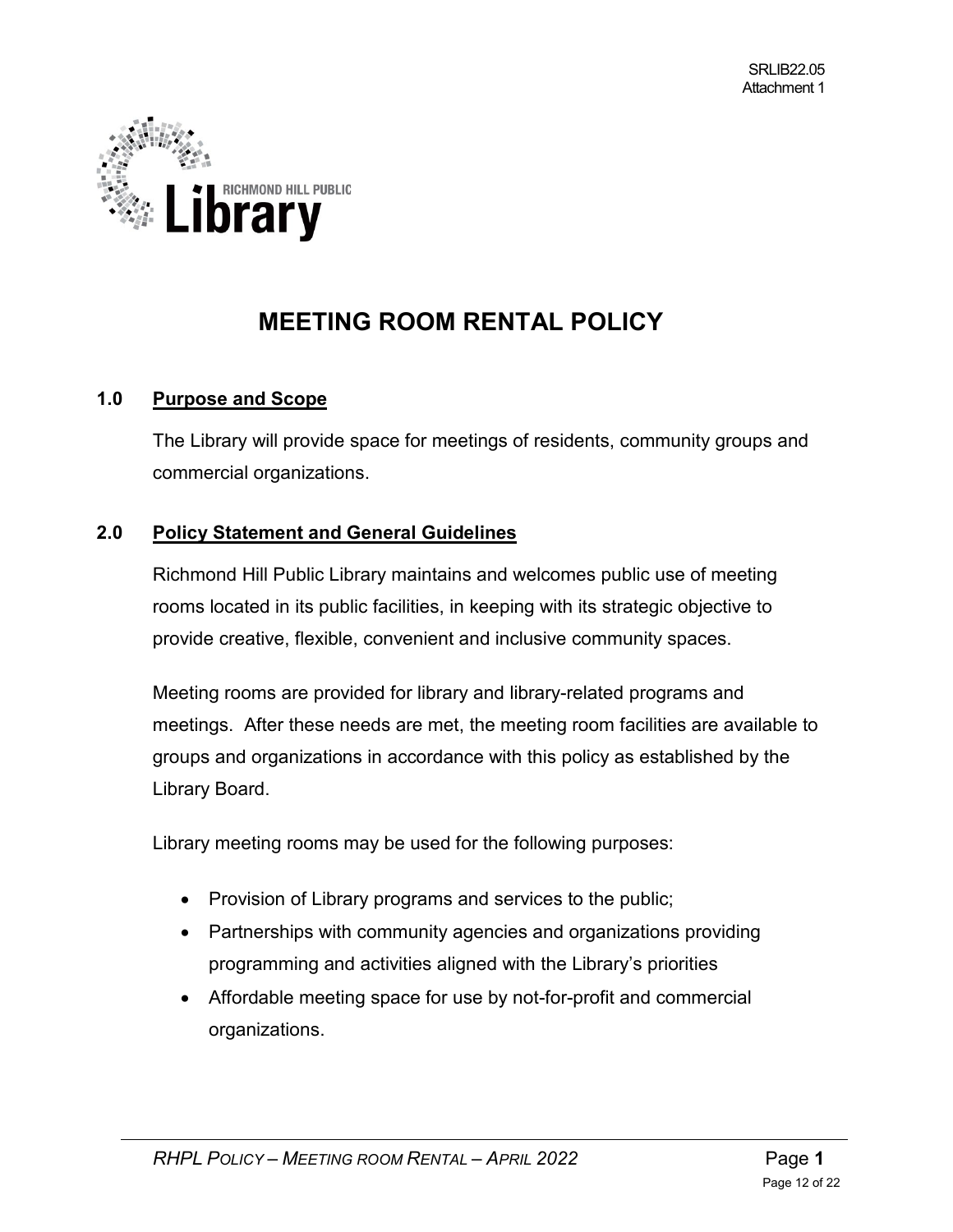Use of the meeting room by any group or organization does not constitute an endorsement by the Library Board of the group's policies or beliefs. The Library will not knowingly permit any individual or groups to use its facilities in contravention of the Criminal Code of Canada.

Groups using the facilities may not limit attendance on the basis of race, colour, religion, sex, age, sexual orientation, mental or physical disability as defined by the *Constitution Act, Canadian Charter of Rights and Freedom, 1982.* All applicable Federal, Provincial and Municipal legislation and regulations, including the *Human Rights Code of Ontario*, must be observed at all times.

#### **3.0 Related Policies**

- 1.0 Fees and Service Charges (September 2020)
- 2.0 Customer Code of Conduct (December 2014)
- 3.0 Display (June 2018)

*Enriching Your Connections, Choices and Community*

| <b>Dates</b>                          | <b>Motion #</b> |
|---------------------------------------|-----------------|
| <b>Effective Date: Immediately</b>    |                 |
| Approval Date: May 24, 2022           | 22:XX           |
| Date of Last Revision: April 19, 2018 |                 |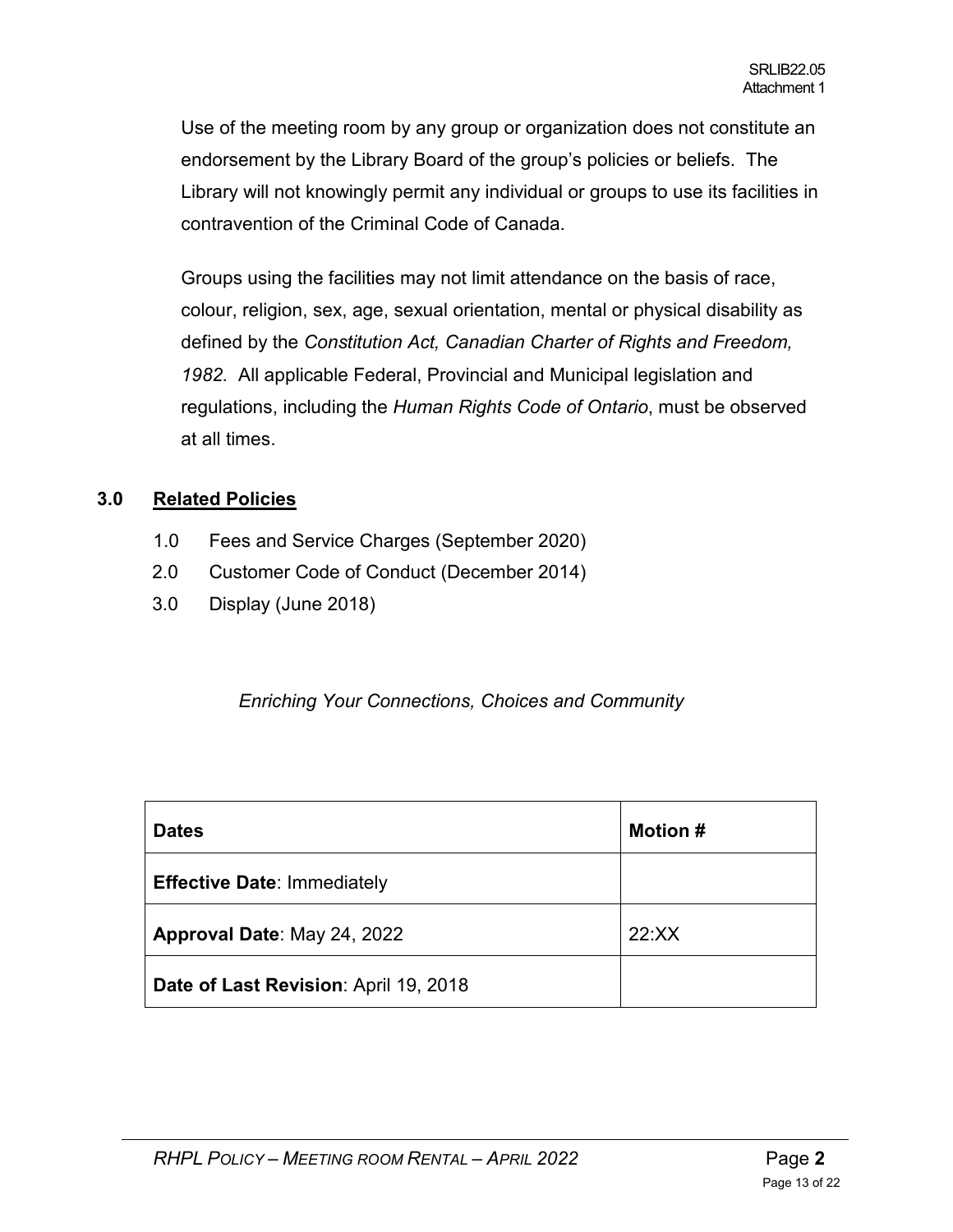

**Report Subject**: Disconnecting from Work Policy Report **Report For**: Approval **Meeting Date**: May 24, 2022 **Staff Report #**: SRLIB22.07 **To**: Richmond Hill Public Library Board **From**: Dalya Dumrath, City of Richmond Hill Manager Human Resources

## **SUMMARY**

On December 2, 2021, [Bill 27, also known as the Working for Workers Act, 2021,](https://www.ontario.ca/document/your-guide-employment-standards-act-0/) received Royal Assent.

As an employer with more than 25 employees, the Library is mandated to implement a written policy regarding its practices and expectations on disconnecting from work by June 2, 2022.

A copy of this policy is required to be provided to all existing employees within 30 days of it taking effect and within 30 days of being hired for any new hires.

## **RECOMMENDATION**

That the Richmond Hill Public Library Board:

• Approve the Disconnecting from Work Policy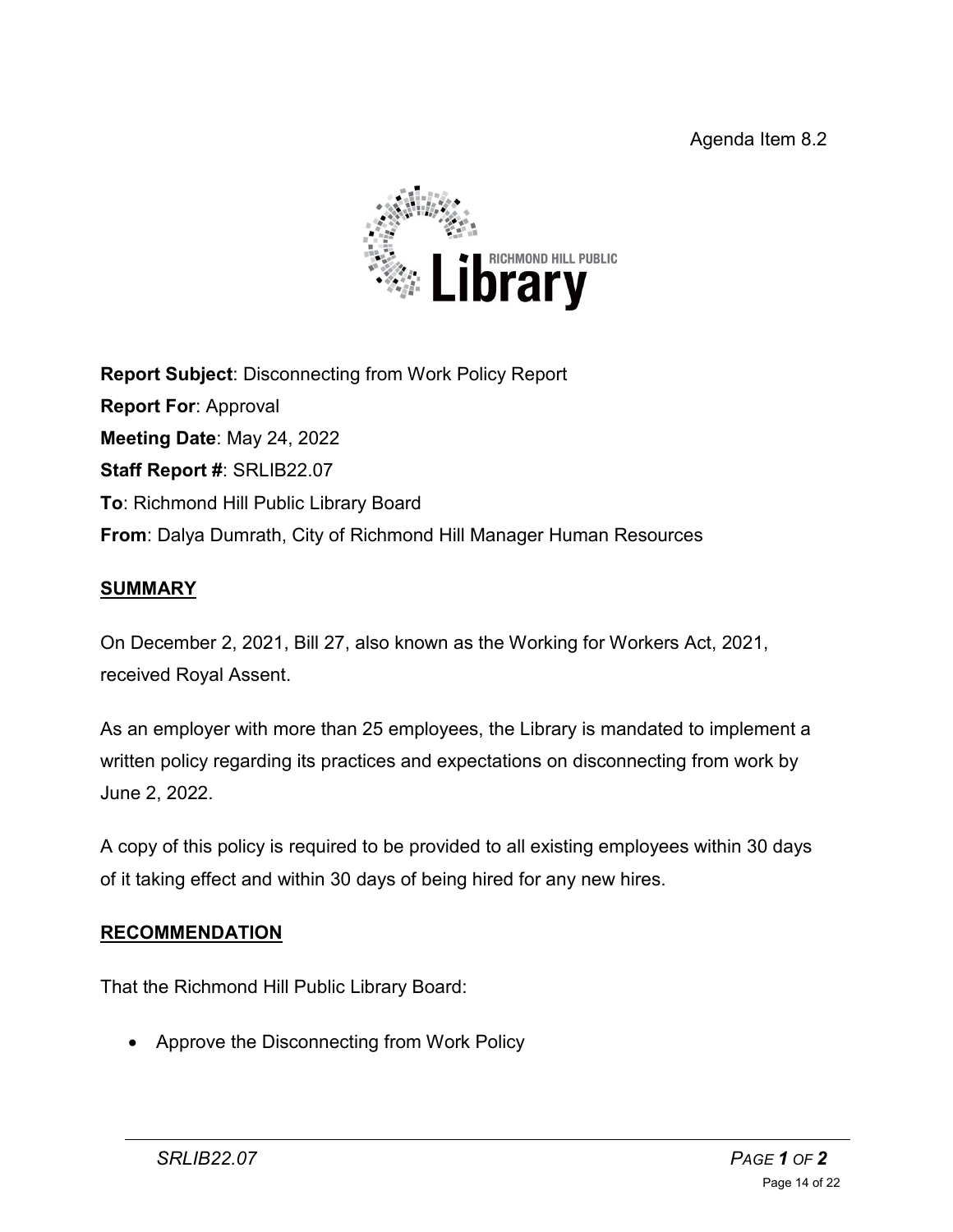## **RATIONALE**

The omnibus Bill 27 introduced a number of amendments to employment legislation in Ontario, including the *Employment Standards Act, 2000* (ESA). The legislation amends the ESA to require larger organizations to develop a policy regarding employees' right to disconnect from work, which is defined as:

"… *not engaging in work-related communications, including emails, telephone calls, video calls or the sending or reviewing of other messages, so as to be free from the performance of work."*

In order to be compliant with the requirements of Bill 27 and to align with its commitment to supporting employees' mental health and well-being, the Richmond Hill Public Library has drafted its Disconnecting from Work Policy.

This policy applies to all Library employees, and will be implemented on June 2, 2022 and reviewed annually.

## **ATTACHMENT**

1. Disconnecting from Work Policy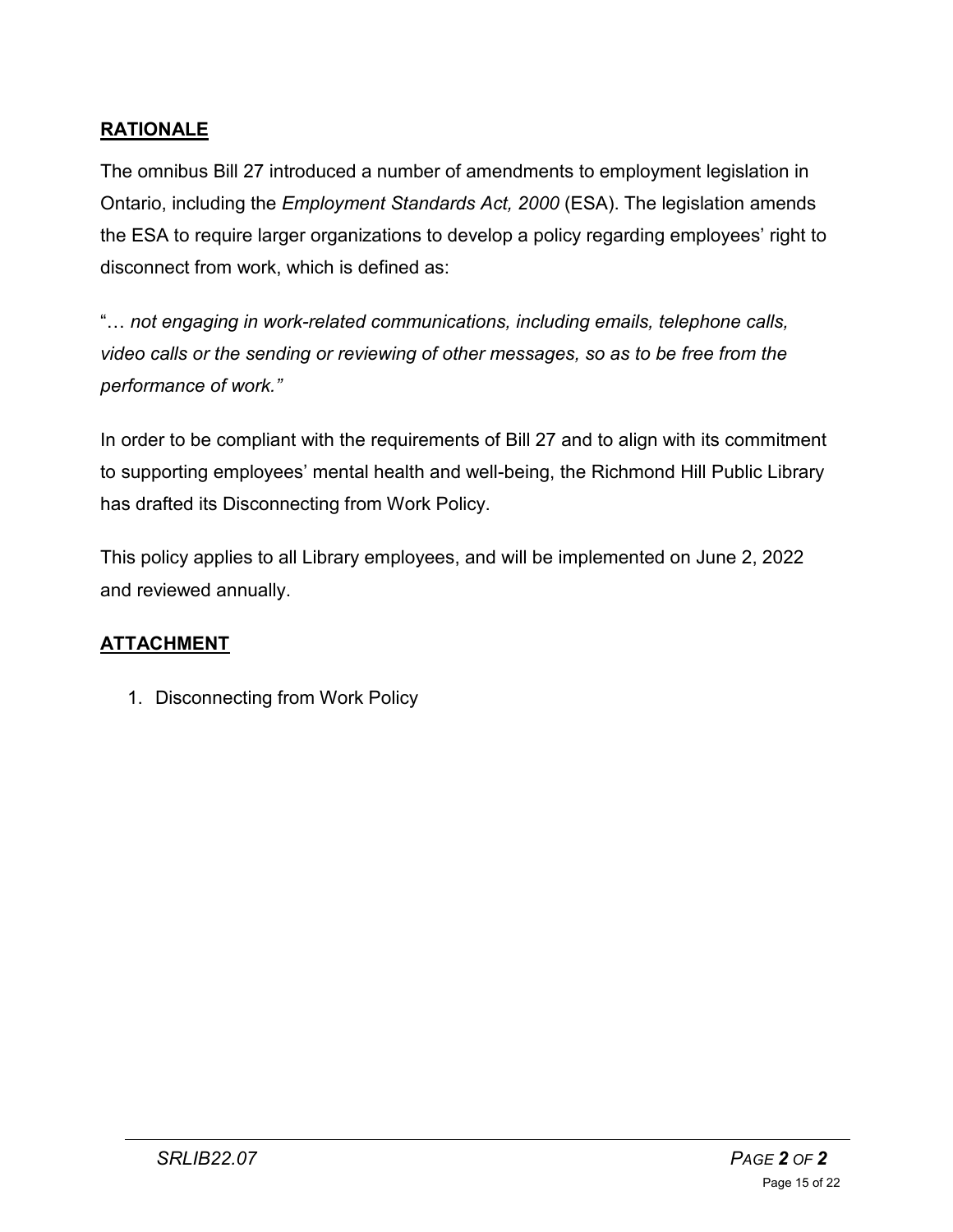

## **PERSONNEL POLICY – DISCONNECTING FROM WORK POLICY**

#### **POLICY STATEMENT AND RATIONALE**

The Richmond Hill Public Library is committed to supporting employees' mental health and well-being. Allowing employees to disconnect from work during non-work hours is a key component of this commitment.

The working relationship between the Library and employee is to be balanced while ensuring services to its residents and key stakeholders are effectively provided. This Policy sets out the Library's approach to disconnecting from work.

#### **POLICY PRINCIPLES**

The Library acknowledges the benefits of disconnecting from work including:

- Avoiding employee burnout, limiting working excess hours and reducing workplace inefficiencies.
- Setting clear expectations for both managers and employees to maximize productivity and reduce stress.
- Encouraging employees to balance work time and personal time.

#### **DEFINITIONS**

For the purposes of this policy,

"Library" means the Richmond Hill Public Library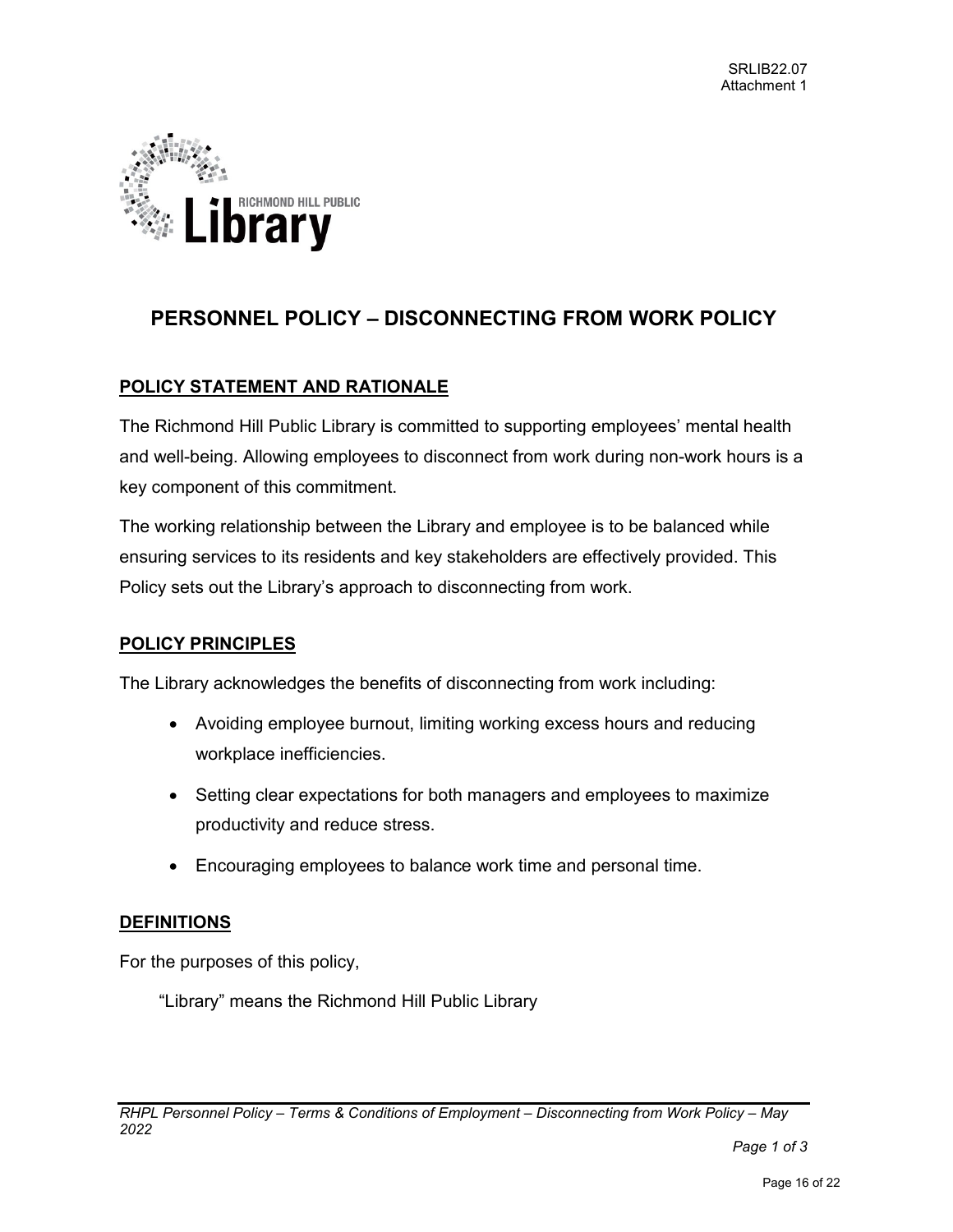"Disconnecting from work" means not engaging in work-related communications, including emails, telephone calls, video calls or the sending or reviewing of other messages, so as to be free from the performance of work.

"Employee" means only those employees of the Library which are considered employees under the *Employment Standards Act, 2000* (ESA).

#### **SCOPE**

This policy applies to all Library employees.

#### **POLICY**

The Library recognizes that every employee needs to be able to disconnect from work during non-work time without being penalized. In support of this Policy, employees are encouraged to balance work and personal time. This Policy adheres to the *Employment Standards Act, 2000* (ESA) and *Working for Workers Act, 2021*.

In general, there should be no communication including emails, texts, calls and chat messages outside normal working hours. In the normal course of business there will be situations when it is necessary to contact colleagues outside of an employee's normal working hours, including but not limited to:

- Checking availability for scheduling;
- To fill in on short notice for a colleague who has called in sick or is unavailable for work;
- Where unforeseeable circumstances may arise;
- Where an emergency may arise;
- Where employees voluntarily wish to communicate with one another for workrelated purposes outside of their normal working hours; or
- Other business or operational needs that require contact outside of an employee's normal working hours.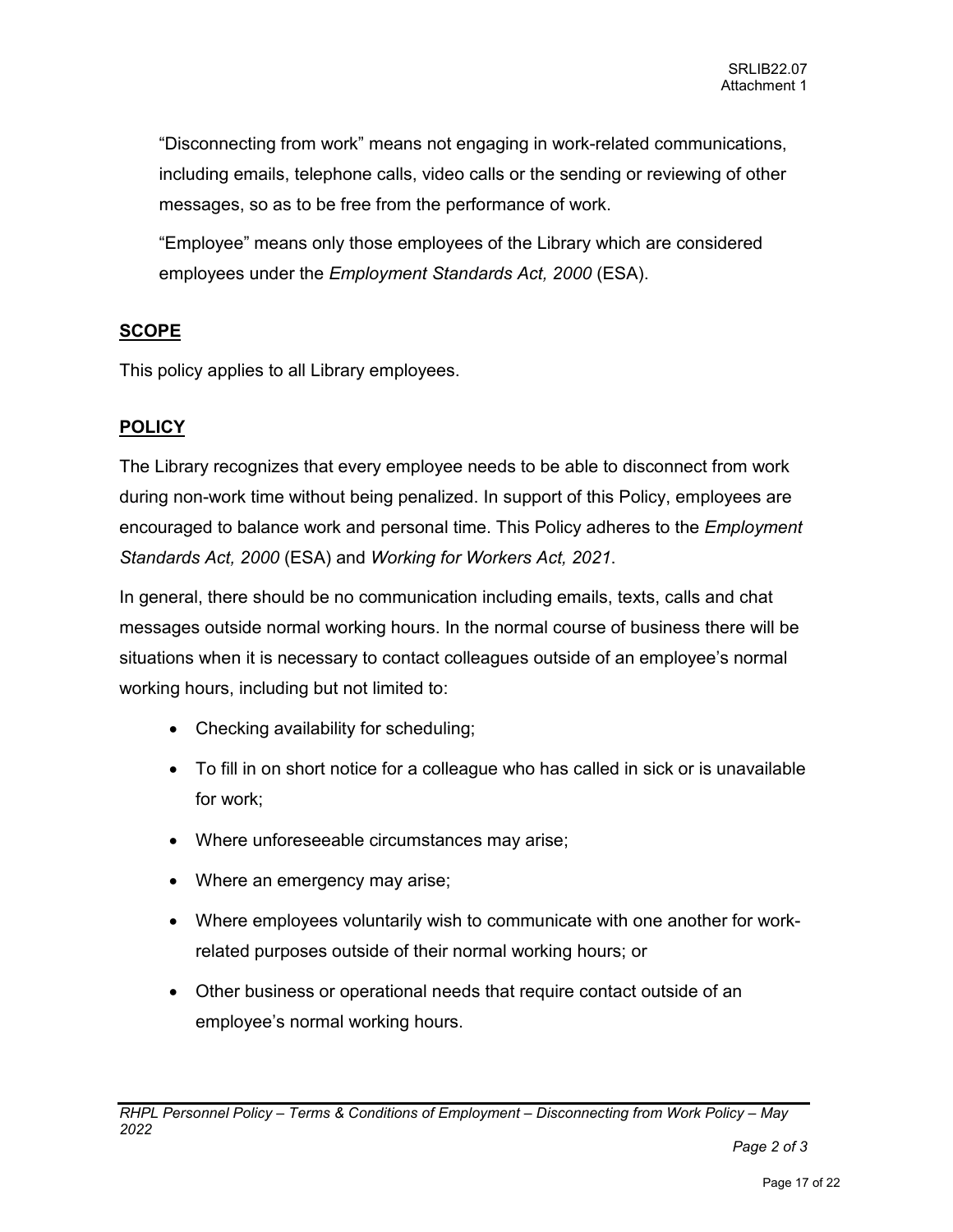Nothing in this Policy precludes the Library or other employees of the Library from contacting employees or colleagues outside their normal working hours for circumstances outlined above, or as required to meet operational needs, subject to any rights or other entitlements the employee may have under their collective/working agreements or the *Ontario Employment Standards Act, 2000*.

Given that normal working hours may vary for each employee, managers are to clearly outline the normal working hours for their employees. Once normal working hours are clearly defined by the manager, the employee agrees to practice disconnecting from work during non-work time. The employee also agrees to respect others effort to disconnect from work during non-work time. The manager agrees to respect the employee disconnecting from work during non-work time and to not expect any response from the employee outside of their normal working hours except as noted above.

#### **RELATED DOCUMENTS:**

- City of Richmond Hill Work from Home Policy and Procedure
- RHPL Code of Conduct Policy Employee
- RHPL Current Collective and Working Agreements

**Approval Date:** May 24, 2022

**Motion # 22:XX**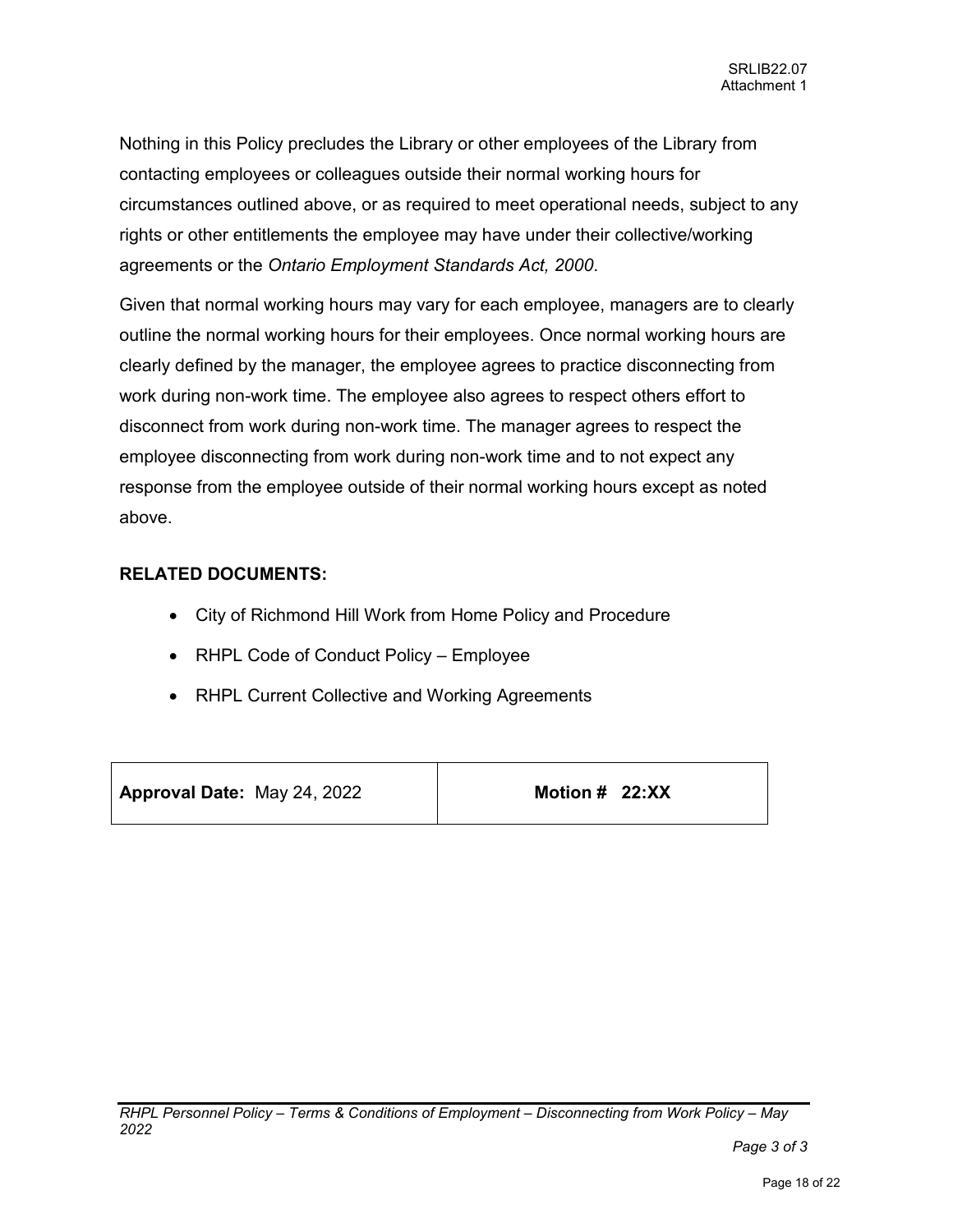

**Report Subject**: 2021 Capital Closure Report **Report For**: Approval **Meeting Date**: May 24, 2022 **Staff Report #**: SRLIB22.08 **To**: Richmond Hill Public Library Board **From**: Darren Solomon, Chief Executive Officer

## **SUMMARY**

The attached chart, RHPL Status of Capital Projects, presents the Library Board with information on the status of capital projects through December 31, 2021. It identifies those which have been completed with any remaining balances to be returned to the City as their original source of funding, and those which will be carried over to 2022. The portfolio of the remaining 28 open capital projects continues to be worked on by staff in a timely manner.

## **RECOMMENDATION**

That the Library Board approve the closure of the following four capital projects and that all unexpended monies be returned to City Reserves:

- $\circ$  P/000283.01 2017 Community Skills Development Technologies IS/RG;
- $\circ$  P/000619.01 2019 Children Early Learning Area Improvements CE;
- $\circ$  P/000620.01 2019 Collection Development CO;
- o P/000629.01 2019 Digitization Software & Scanner CO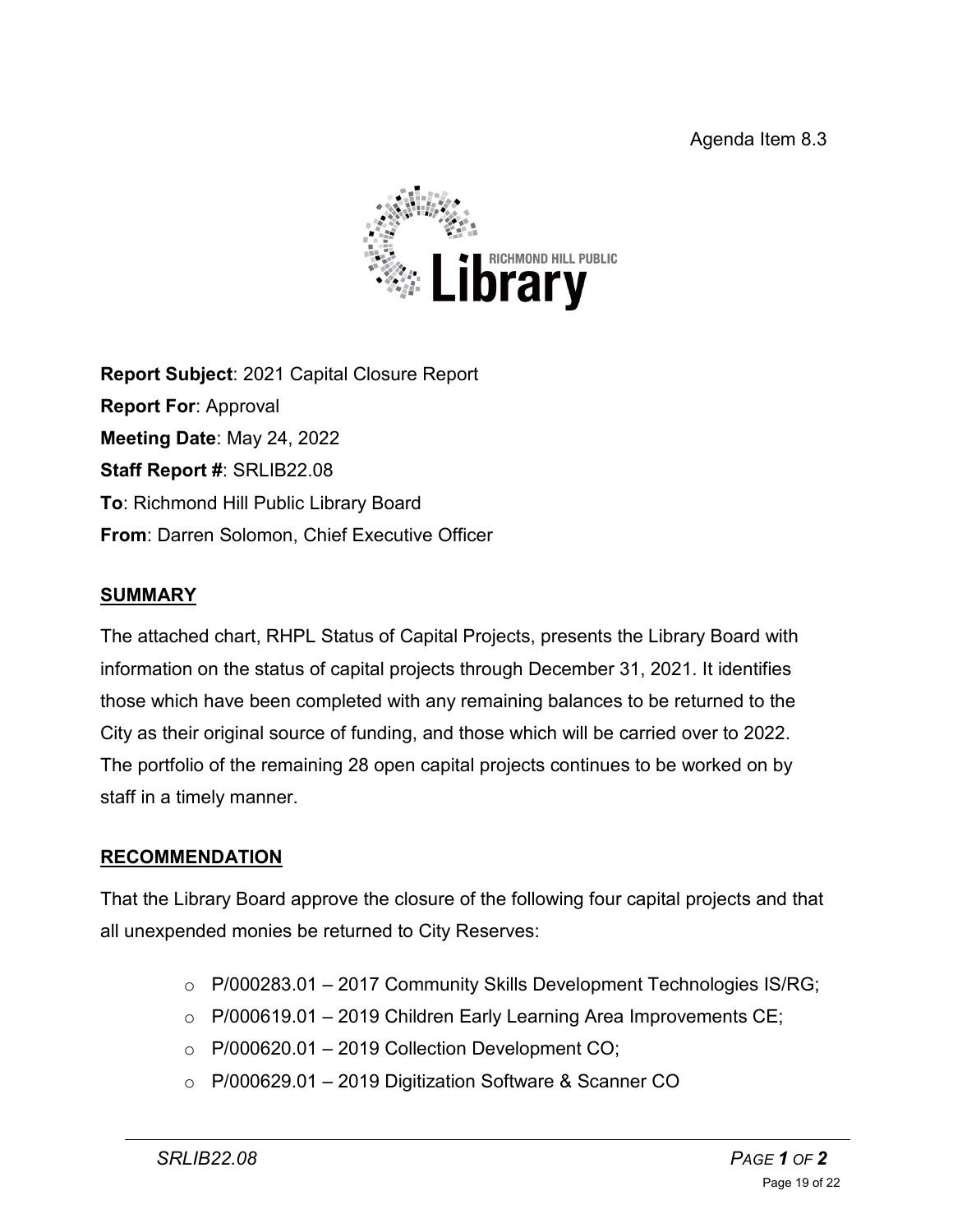## **ATTACHMENTS**

1. RHPL Status of Capital Projects for the period ending December 31, 2021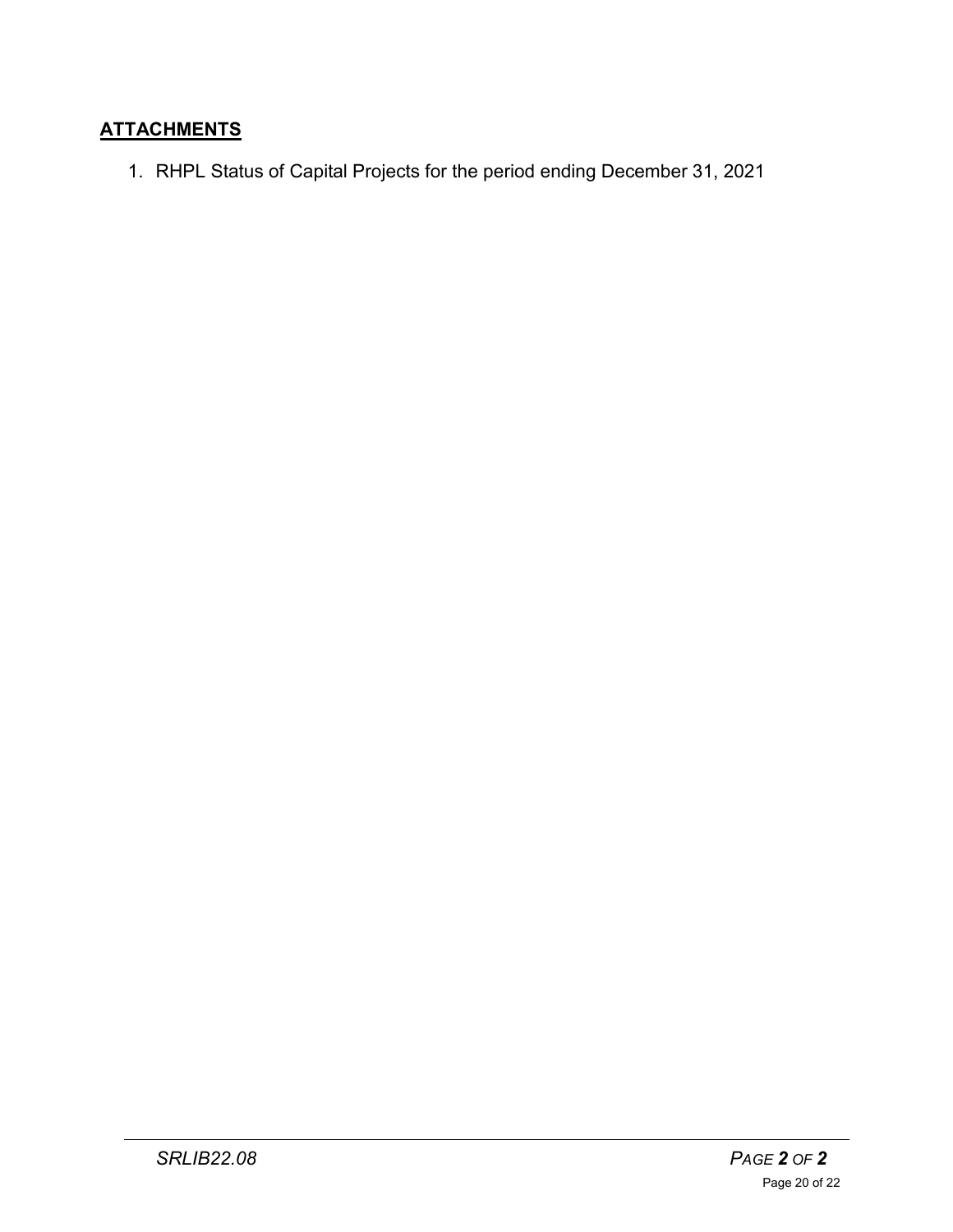

## Richmond Hill Public Library Status of Capital Projects For the Period Ending December 31, 2021

## **CLOSED PROJECTS**

| Year of                           |                                                  | Library | Approved      |         | <b>YTD \$</b>  | Remaining      | $\%$ |                             |
|-----------------------------------|--------------------------------------------------|---------|---------------|---------|----------------|----------------|------|-----------------------------|
|                                   | Approval Project Name/Description                | Dept.   | Funding       |         | Spent          | <b>Balance</b> |      | <b>Spent Project Status</b> |
| 2017                              | Community Skill Development<br>Technologies      | IS/RG   | 61,200        | S       | $61,052$ \$    | 148            |      | 99.8% Closed Q4             |
| 2019                              | Children Early Learning Area<br>Improvements CE* | IS      | \$<br>8.000   |         | 8,000          |                |      | 100.0% Closed Q4            |
| 2019                              | <b>Collection Development</b>                    | CO      | \$<br>335.500 | \$      | $335.500$ \ \$ |                |      | 100.0% Closed Q4            |
| 2019                              | Digitization Software & Scanner CE               | CO      | \$<br>25.000  | \$      | 11.343         | 13,657         |      | 45.4% Closed Q4             |
| <b>Completed Projects Totals:</b> |                                                  | 429,700 |               | 415.895 | 13,805         |                |      |                             |

#### **OPEN PROJECTS**

|                         | Year of | Approval Project Name/Description                          | Library<br>Dept. | Approved<br>Funding | YTD \$<br>Spent | Remaining<br><b>Balance</b> | $\%$<br>Spent |
|-------------------------|---------|------------------------------------------------------------|------------------|---------------------|-----------------|-----------------------------|---------------|
| 1                       | 2016    | Website Redesign                                           | <b>TE</b>        | \$<br>56,500        | \$<br>29,644    | \$<br>26,856                | 52.5%         |
| $\sqrt{2}$              | 2016    | Telephone System R&R                                       | TE               | \$<br>85,000        | \$<br>70,100    | \$<br>14,900                | 82.5%         |
| $\mathsf 3$             | 2017    | Public Furniture & Design*                                 | <b>RV</b>        | \$<br>30,000        | \$              | \$<br>30,000                | 0.0%          |
| $\overline{\mathbf{4}}$ | 2017    | <b>Automated Materials Handling</b><br>Sortation System    | <b>TE</b>        | \$<br>500,500       | \$<br>144,724   | \$<br>355,776               | 28.9%         |
| 5                       | 2017    | Children's Zone*                                           | <b>RV</b>        | \$<br>32,400        | \$<br>21,308    | \$<br>11,092                | 65.8%         |
| 6                       | 2018    | <b>Automated Materials Handling</b><br>Sortation System RG | <b>TE</b>        | \$<br>230,000       | \$<br>18,117    | \$<br>211,883               | 7.9%          |
| 7                       | 2018    | Service Desk Replacments CE*                               | CE               | \$<br>50,000        | \$              | \$<br>50,000                | 0.0%          |
| 8                       | 2018    | Service Desk Replacment RG*                                | <b>RG</b>        | \$<br>30,000        | \$              | \$<br>30,000                | 0.0%          |
| 9                       | 2018    | Public Furniture RV*                                       | <b>RV</b>        | \$<br>20,000        | \$              | \$<br>20,000                | 0.0%          |
| 10                      | 2019    | <b>Automated Materials Handling</b><br>Sortation System RV | TE               | \$<br>200,000       | \$<br>17,136    | \$<br>182,864               | 8.6%          |
| 11                      | 2019    | Online Payment Module                                      | <b>TE</b>        | \$<br>15,000        | \$              | \$<br>15,000                | 0.0%          |
| 12                      | 2019    | <b>STEAM Technologies RV/RG</b>                            | RV/RG            | \$<br>30,000        | \$<br>18,223    | \$<br>11,777                | 60.7%         |
| 13                      | 2019    | Maker Space Equipment CE                                   | IS               | \$<br>25,000        | \$<br>5,918     | \$<br>19,082                | 23.7%         |
| 14                      | 2019    | Browsery Furniture CE*                                     | <b>CE</b>        | \$<br>12,000        | \$              | \$<br>12,000                | 0.0%          |
| 15                      | 2019    | Workstations & Perhipherals R&R                            | TE               | \$<br>319,500       | \$<br>105,988   | \$<br>213,512               | 33.2%         |
| 16                      | 2019    | <b>RFID Peripherals Replacement</b><br>(Scanner)           | <b>TE</b>        | \$<br>26,700        | \$<br>19,914    | \$<br>6,786                 | 74.6%         |
| 17                      | 2019    | Children's Area Refurbishment RG*                          | <b>RG</b>        | \$<br>27,100        | \$<br>3,236     | \$<br>23,864                | 11.9%         |
| 18                      | 2019    | <b>Presentation Equipment CE</b>                           | IS               | \$<br>25,000        | \$              | \$<br>25,000                | 0.0%          |

SRLIB22.08 Attachment #1